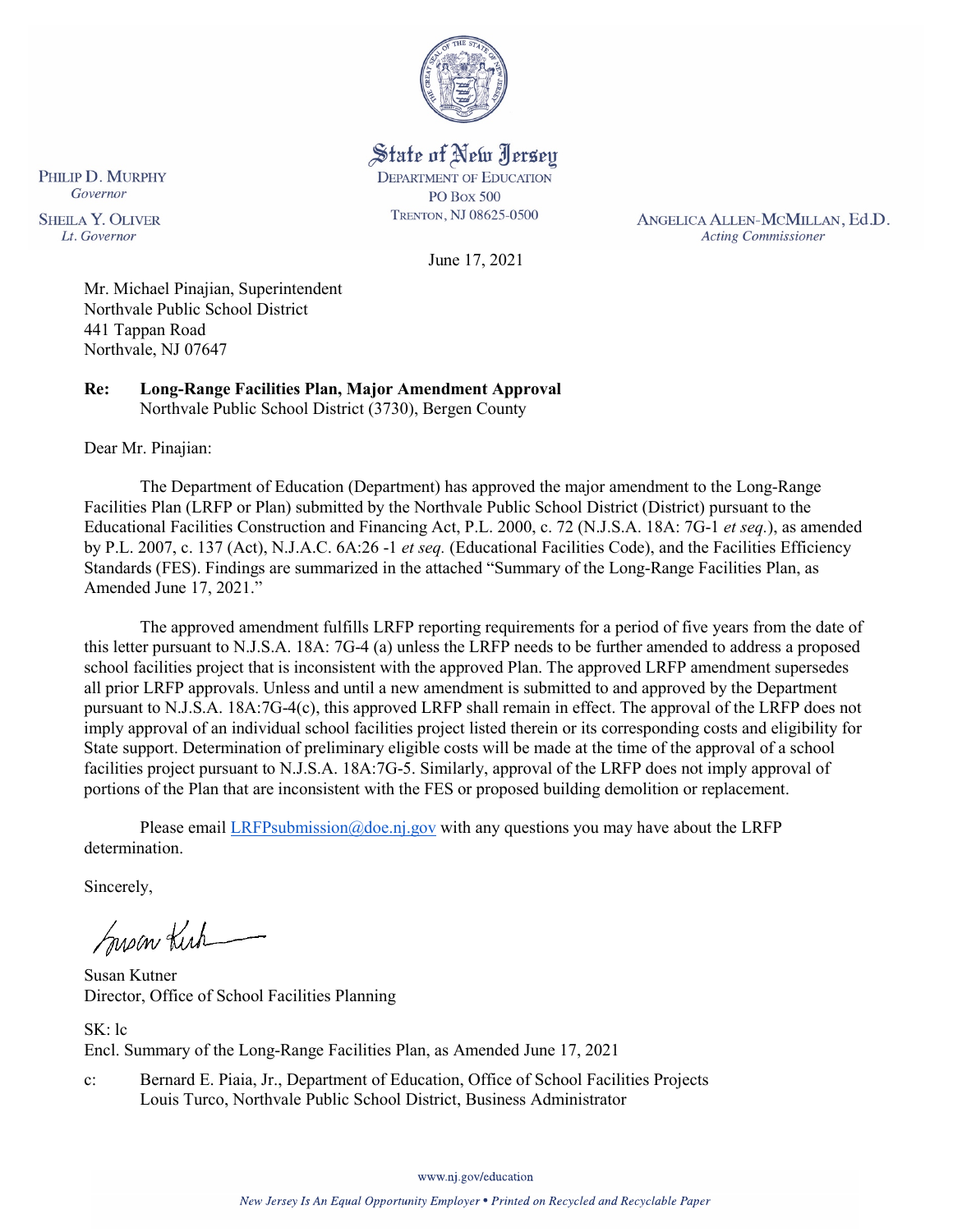# **Northvale Public School District (3730) Summary of the Long-Range Facilities Plan, as Amended June 17, 2021**

The Department of Education (Department) has completed its review of the major amendment to the Long-Range Facilities Plan (LRFP or Plan) submitted by the Northvale Public School District (District) pursuant to the Educational Facilities Construction and Financing Act, P.L. 2000, c. 72 (N.J.S.A. 18A: 7G-1 *et seq.*), as amended by P.L. 2007, c. 137 (Act), N.J.A.C. 6A:26-1 et seq. (Educational Facilities Code), and the Facilities Efficiency Standards (FES).

The following provides a summary of the District's approved amended LRFP. The summary is based on the standards set forth in the Act, the Educational Facilities Code, the FES, District-reported information in the Department's LRFP reporting system, and supporting documentation. The referenced reports in *italic* text are standard reports available on the Department's LRFP website.

#### **1. Inventory Overview**

The District is classified as a Regular Operating District (ROD) for funding purposes. It provides services for students in grades K-8.

The District identified existing and proposed schools, sites, buildings, rooms, and site amenities in its LRFP. Table 1 lists the number of existing and proposed district schools, sites, and buildings. Detailed information can be found in the *School Asset Inventory Report* and the *Site Asset Inventory Report.*

**As directed by the Department, school facilities projects that have received initial approval by the Department and have been approved by the voters, if applicable, are represented as "existing" in the LRFP.** Approved projects that include new construction and/or the reconfiguration/reassignment of existing program space are as follows: n/a.

| Category                                     | <b>Existing</b> | <b>Proposed</b> |
|----------------------------------------------|-----------------|-----------------|
| Number of Schools (assigned DOE school code) |                 |                 |
| Number of School Buildings <sup>1</sup>      |                 |                 |
| Number of Non-School Buildings <sup>2</sup>  |                 |                 |
| Number of Vacant Buildings                   |                 |                 |
| Number of Sites                              |                 |                 |

#### **Table 1: Number of Schools, School Buildings, and Sites**

Based on the existing facilities inventory submitted by the District:

- Schools using leased buildings (short or long-term):  $n/a$
- Schools using temporary classroom units (TCUs), excluding TCUs supporting construction: n/a
- Vacant/unassigned school buildings:  $n/a$

 $\overline{a}$ 

<span id="page-1-1"></span><span id="page-1-0"></span>*<sup>1</sup>* Includes district-owned buildings and long-term leases serving students in district-operated programs

<sup>&</sup>lt;sup>2</sup> Includes occupied district-owned buildings not associated with a school, such as administrative buildings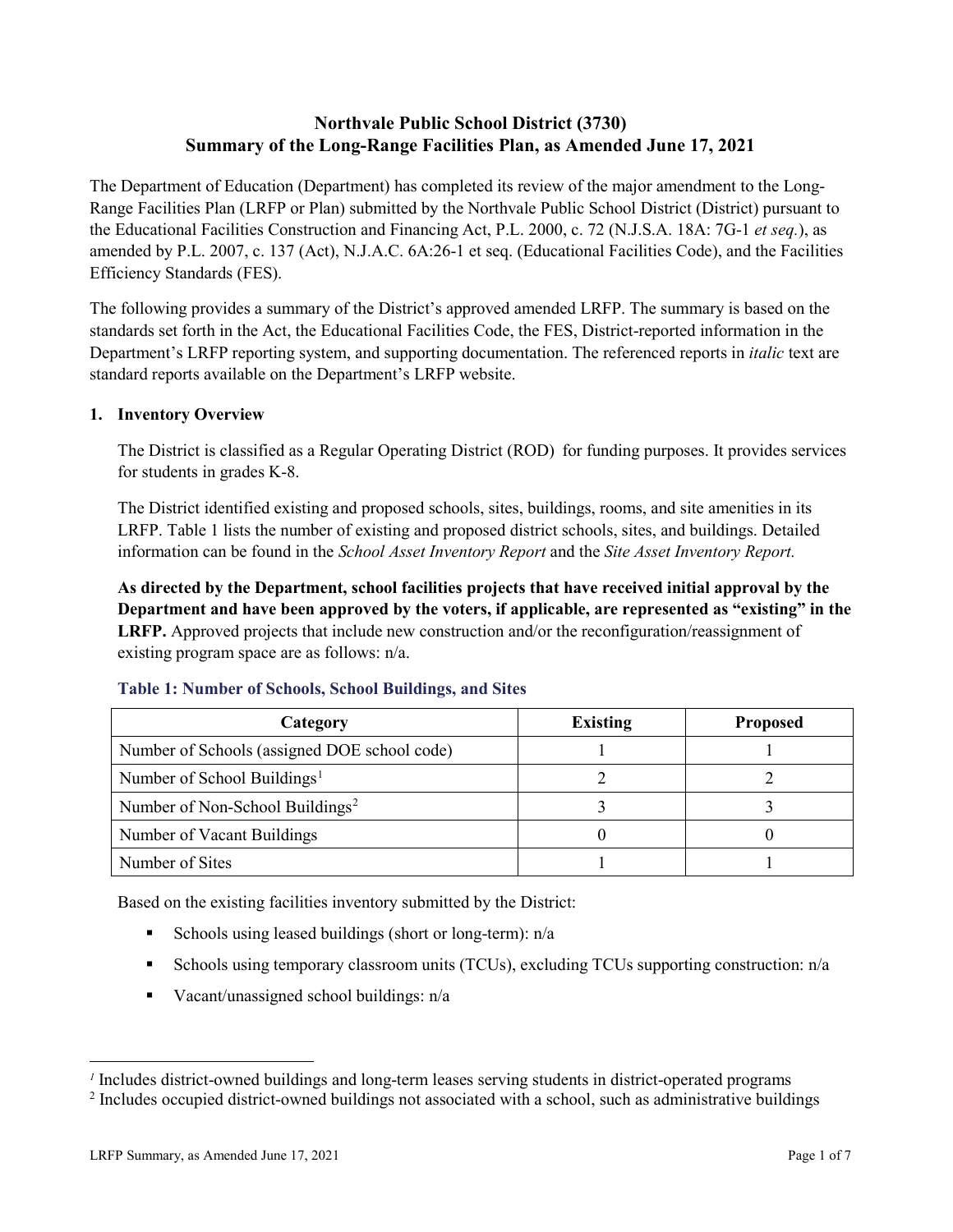Findings:

The Department has determined that the proposed inventory is adequate for approval of the District's LRFP amendment. However, the LRFP determination does not imply approval of an individual school facilities project listed within the LRFP; the District must submit individual project applications for project approval.

# **2. District Enrollments**

The District determined the number of students, or "proposed enrollments," to be accommodated for LRFP planning purposes on a district-wide basis and in each school.

The Department minimally requires the submission of a standard cohort-survival projection using historic enrollment data from the Application for School State Aid (ASSA) or NJ Smart. The cohort-survival method projection method forecasts future students based upon the survival of the existing student population as it moves from grade to grade. A survival ratio of less than 1.00 indicates a loss of students, while a survival ratio of more than 1.00 indicates the class size is increasing. For example, if a survival ratio tracking first to second grade is computed to be 1.05, the grade size is increasing by 5% from one year to the next. The cohort-survival projection methodology works well for communities with stable demographic conditions. Atypical events impacting housing or enrollments, such as an economic downturn that halts new housing construction or the opening of a charter or private school, typically makes a cohort-survival projection less reliable.

#### **Proposed enrollments are based on a standard cohort-survival enrollment projection.**

Adequate supporting documentation was submitted to the Department to justify the proposed enrollments. Table 2 provides a comparison of existing and projected enrollments. All totals include special education students.

|                              | <b>Existing Enrollments</b> | <b>District Proposed Enrollments</b> |
|------------------------------|-----------------------------|--------------------------------------|
| <b>Grades</b>                | 2019-2020                   | 2024-2025                            |
| PK (excl. private providers) |                             |                                      |
| Grades K to 5                | 341                         | 302                                  |
| Grades 6 to 8                | 186                         | 186                                  |
| Grades 9 to 12               |                             |                                      |
| <b>Totals PK to 12</b>       | 529                         | 488                                  |

# **Table 2: Enrollments**

Findings:

The Department has determined the District's proposed enrollments to be acceptable for approval of the District's LRFP amendment. The Department will require a current enrollment projection at the time an application for a school facilities project is submitted incorporating the District's most recent enrollments in order to verify that the LRFP's planned capacity is appropriate for the updated enrollments.

# **3. District Practices Capacity**

Based on information provided in the room inventories, District Practices Capacity was calculated for each school building to determine whether adequate capacity is proposed for the projected enrollments based on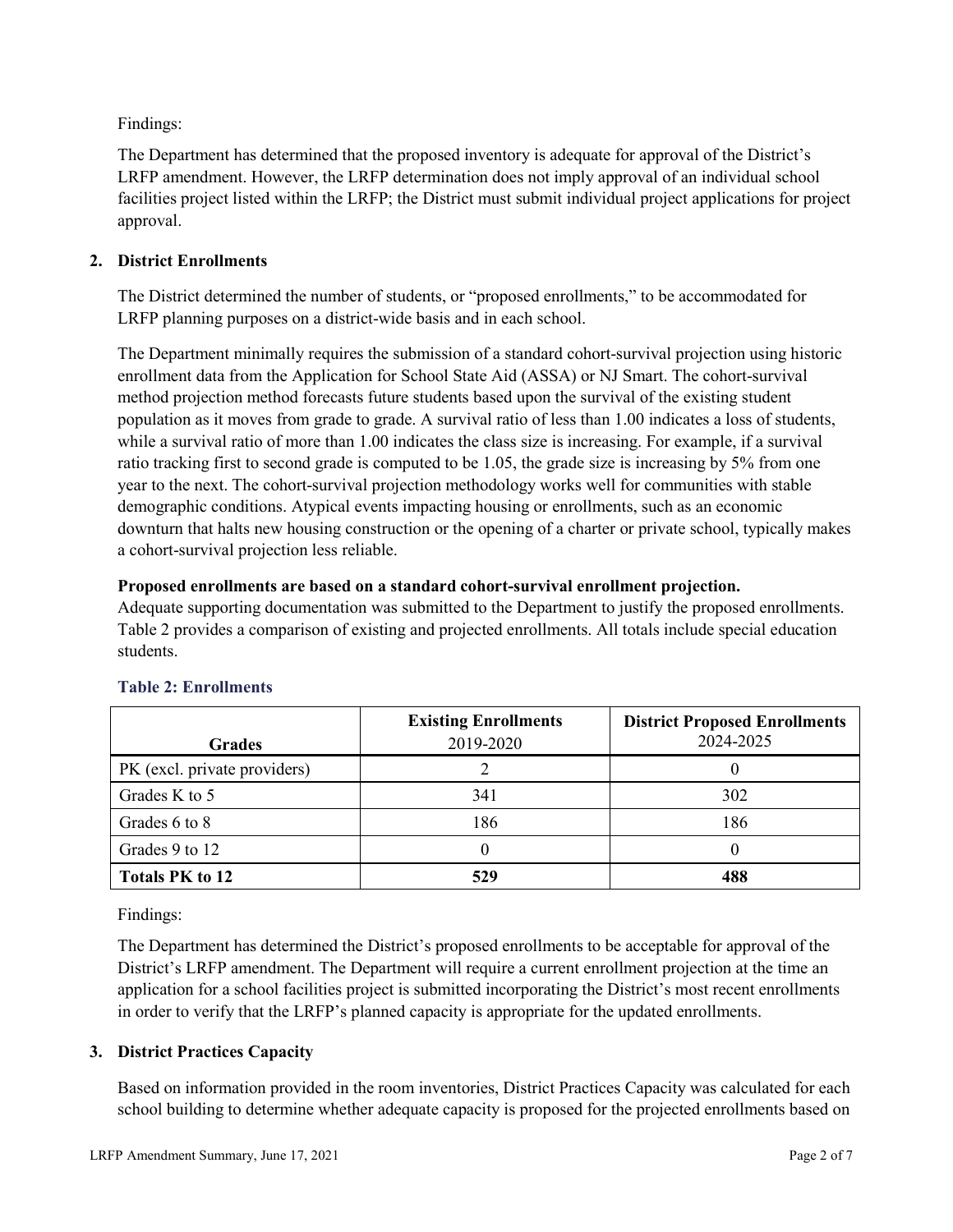district scheduling and class size practices. The capacity totals assume instructional buildings can be fully utilized regardless of school sending areas, transportation, and other operational issues. The calculations only consider district-owned buildings and long-term leases; short term leases and temporary buildings are excluded. **A capacity utilization factor of 90% for classrooms serving grades K-8 and 85% for classrooms serving grades 9-12 is applied in accordance with the FES.** No capacity utilization factor is applied to preschool classrooms.

In certain cases, districts may achieve adequate District Practices Capacity to accommodate enrollments but provide inadequate square feet per student in accordance with the FES, resulting in educational adequacy issues and "Unhoused Students." Unhoused students are considered in the "Functional Capacity" calculations used to determine potential State support for school facilities projects and are analyzed in Section 4.

Table 3 provides a summary of proposed enrollments and existing and proposed District-wide capacities. Detailed information can be found in the LRFP website reports titled *FES and District Practices Capacity Report, Existing Rooms Inventory Report, and Proposed Rooms Inventory Report.*

| <b>Grades</b>              | <b>Proposed</b><br><b>Enrollments</b> | <b>Existing</b><br><b>District</b><br><b>Practices</b><br>Capacity | <b>Existing</b><br>Deviation* | <b>Proposed</b><br><b>District</b><br><b>Practices</b><br>Capacity | <b>Proposed</b><br>Deviation* |
|----------------------------|---------------------------------------|--------------------------------------------------------------------|-------------------------------|--------------------------------------------------------------------|-------------------------------|
| Elementary ( $PK$ to 5)    | 302                                   | 372.26                                                             | 70.26                         | 372.26                                                             | 70.26                         |
| Middle $(6 \text{ to } 8)$ | 186                                   | 207.80                                                             | 21.80                         | 207.80                                                             | 21.80                         |
| High $(9 \text{ to } 12)$  | 0                                     | 0.00                                                               | 0.00                          | 0.00                                                               | 0.00                          |
| <b>District Totals</b>     | 488                                   | 580.06                                                             | 92.06                         | 580.06                                                             | 92.06                         |

# **Table 3: District Practices Capacity Analysis**

*\* Positive numbers signify surplus capacity; negative numbers signify inadequate capacity. Negative values for District Practices capacity are acceptable for approval if proposed enrollments do not exceed 100% capacity utilization.*

Considerations:

- Based on the proposed enrollments and existing room inventories, the District is projected to have inadequate capacity for the following grade groups, assuming all school buildings can be fully utilized: n/a
- Adequate justification has been provided by the District if the proposed capacity for a school significantly deviates from the proposed enrollments. Generally, surplus capacity is acceptable for LRFP approval if additional capacity is not proposed through new construction.

# Findings:

The Department has determined that proposed District capacity, in accordance with the proposed enrollments, is adequate for approval of the District's LRFP amendment. The Department will require a current enrollment projection at the time an application for a school facilities project is submitted, incorporating the District's most recent Fall Enrollment Report, in order to verify that the LRFP's planned capacity meets the District's updated enrollments.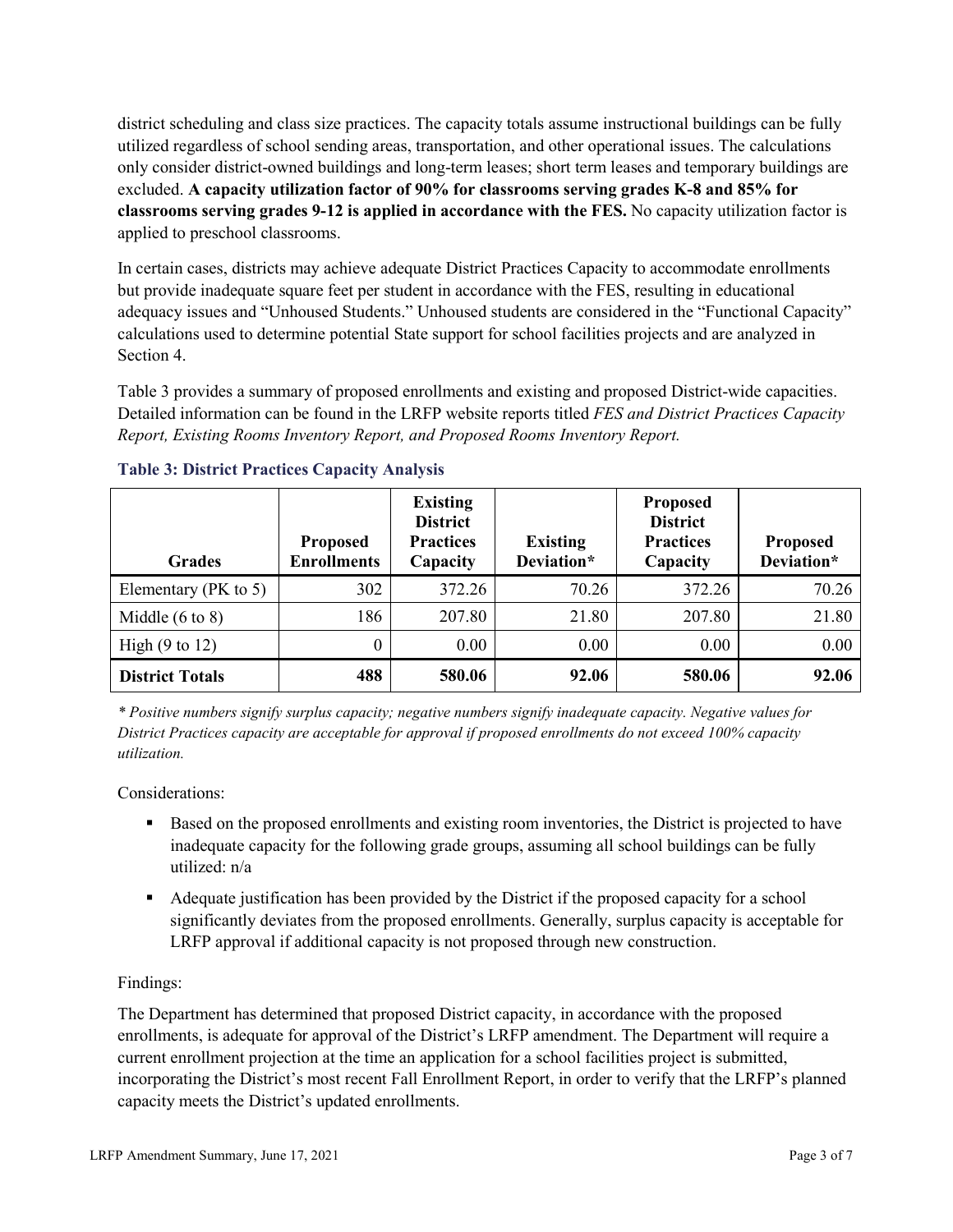## **4. New Construction Funding Eligibility**

*Functional Capacity* was calculated and compared to the proposed enrollments to provide a **preliminary estimate** of Unhoused Students and new construction funding eligibility. **A final determination will be made at the time of project application approval.**

*Functional Capacity* is the adjusted gross square footage of a school building *(total gross square feet minus excluded space)* divided by the minimum area allowance per full-time equivalent student for the grade level contained therein. *Unhoused Students* is the number of students projected to be enrolled in the District that exceeds the Functional Capacity of the District's schools pursuant to N.J.A.C. 6A:26-2.2(c). *Excluded Square Feet* includes (1) square footage exceeding the FES for any pre-kindergarten, kindergarten, general education, or self-contained special education classroom; (2) grossing factor square footage *(corridors, stairs, mechanical rooms, etc.)* that exceeds the FES allowance, and (3) square feet proposed to be demolished or discontinued from use. Excluded square feet may be revised during the review process for individual school facilities projects.

Table 4 provides a preliminary assessment of the Functional Capacity, Unhoused Students, and Estimated Maximum Approved Area for Unhoused Students for each FES grade group. The calculations exclude temporary facilities and short-term leased buildings. School buildings proposed for whole or partial demolition or reassignment to a non-school use are excluded from the calculations pending project application review. If a building is proposed to be reassigned to a different school, the square footage is applied to the proposed grades after reassignment. Buildings that are not assigned to a school are excluded from the calculations. In addition, only preschool students eligible for state funding (former ECPA students) are included. Detailed information concerning the calculations can be found in the *Functional Capacity and Unhoused Students Report* and the *Excluded Square Footage Report.*

| Category                                     | $PK/K$ to 5 | 6 to 8 | 9 to 12      | <b>Total</b> |
|----------------------------------------------|-------------|--------|--------------|--------------|
| Eligible PK /K-12 Proposed Enrollments       | 302         | 186    | 0            |              |
| FES Area Allowance (SF/student)              | 125.00      | 134.00 | 151.00       |              |
| <b>Prior to Completion of Proposed Work:</b> |             |        |              |              |
| <b>Existing Gross Square Feet</b>            | 40,844      | 25,156 | $\theta$     | 66,200       |
| <b>Adjusted Gross Square Feet</b>            | 40,355      | 24,854 | $\theta$     | 65,209       |
| <b>Adjusted Functional Capacity</b>          | 314.21      | 193.52 | 0.00         |              |
| <b>Unhoused Students</b>                     | 0.00        | 0.00   | 0.00         |              |
| Est. Max. Area for Unhoused Students         | 0.00        | 0.00   | 0.00         |              |
| <b>After Completion of Proposed Work:</b>    |             |        |              |              |
| Gross Square Feet                            | 40,844      | 25,156 | $\mathbf{0}$ | 66,200       |
| New Gross Square Feet                        | $\theta$    | 0      | $\theta$     | $\Omega$     |
| <b>Adjusted Gross Square Feet</b>            | 40,355      | 24,854 | $\Omega$     | 65,360       |
| <b>Functional Capacity</b>                   | 314.21      | 193.52 | 0.00         |              |
| Unhoused Students after Construction         | 0.00        | 0.00   | 0.00         |              |
| Est. Max. Area Remaining                     | 0.00        | 0.00   | 0.00         |              |

#### **Table 4: Estimated Maximum Approved Area for Unhoused Students**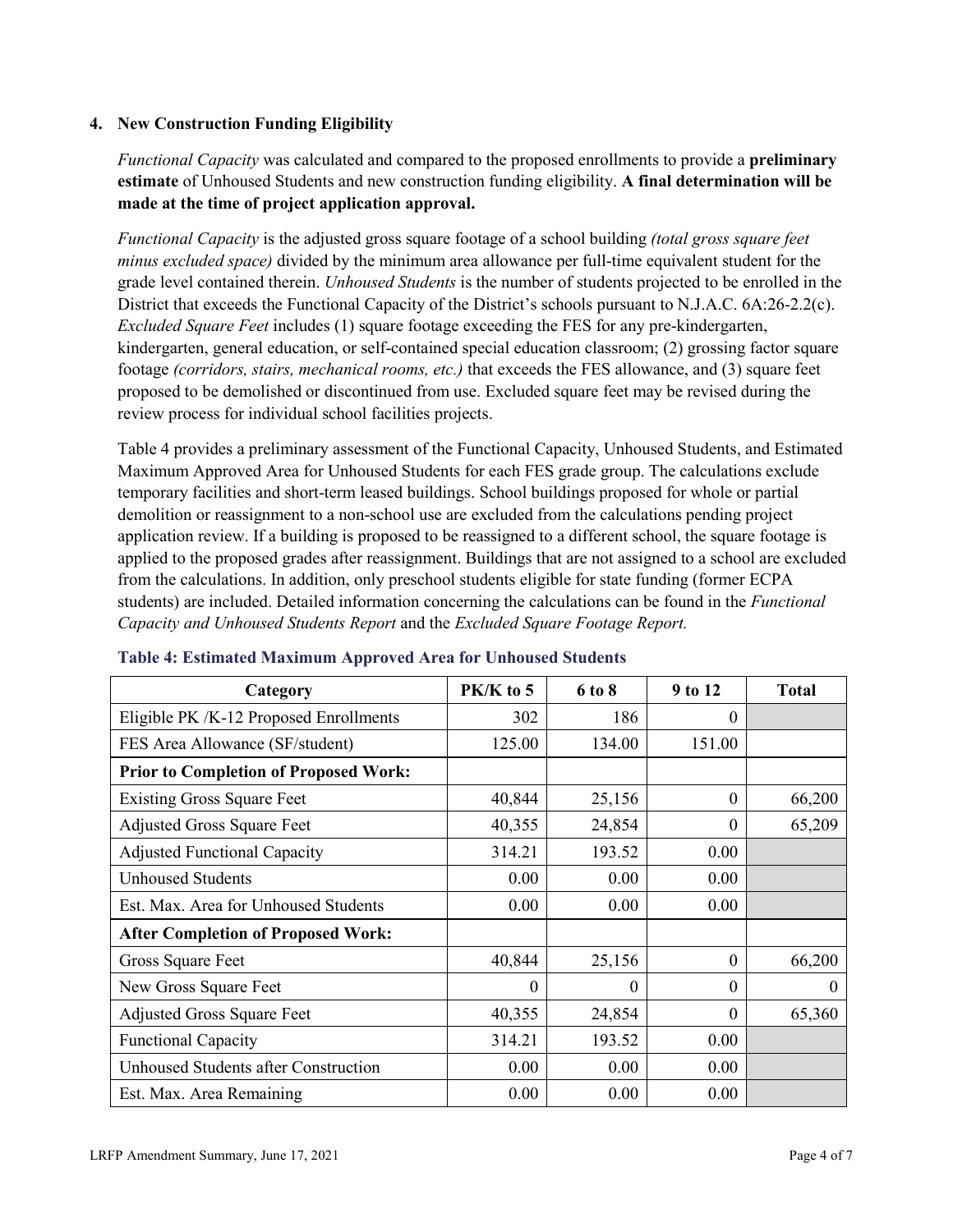Facilities used for non-instructional or non-educational purposes are ineligible for State support under the Act. However, projects for such facilities shall be reviewed by the Department to determine whether they are consistent with the District's LRFP and whether the facility, if it is to house students (full or part time) conforms to educational adequacy requirements. These projects shall conform to all applicable statutes and regulations.

Estimated costs represented in the LRFP by the District are for capital planning purposes only. The estimates are not intended to represent preliminary eligible costs or final eligible costs of approved school facilities projects.

Considerations:

- The District does not have approved projects pending completion, as noted in Section 1, that impact the Functional Capacity calculations.
- **The Functional Capacity calculations** *exclude* square feet proposed for demolition or discontinuation for the following FES grade groups and school buildings pending a feasibility study and project review: n/a.
- Based on the preliminary assessment, the District has Unhoused Students prior to the completion of proposed work for the following FES grade groups: n/a.
- New construction is proposed for the following FES grade groups: n/a.
- Proposed new construction exceeds the estimated maximum area allowance for Unhoused Students prior to the completion of the proposed work for the following grade groups: n/a.
- The District, based on the preliminary LRFP assessment, will not have Unhoused Students after completion of the proposed LRFP work. If the District is projected to have Unhoused Students, adequate justification has been provided to confirm educational adequacy in accordance with Section 6 of this determination.

# Findings:

Functional Capacity and Unhoused Students calculated in the LRFP are preliminary estimates. Preliminary Eligible Costs (PEC) and Final Eligible Costs (FEC) will be included in the review process for specific school facilities projects. A feasibility study undertaken by the District is required if building demolition or replacement is proposed per N.J.A.C. 6A:26-2.3(b)(10).

# **5. Proposed Work**

The District assessed program space, capacity, and physical plant deficiencies to determine corrective actions. Capital maintenance, or *"system actions,"* address physical plant deficiencies due to operational, building code, and /or life cycle issues. Inventory changes, or *"inventory actions,*" add, alter, or eliminate sites, site amenities, buildings, and/or rooms.

The Act (N.J.S.A. 18A:7G-7b) provides that all school facilities shall be deemed suitable for rehabilitation unless a pre-construction evaluation undertaken by the District demonstrates to the satisfaction of the Commissioner that the structure might pose a risk to the safety of the occupants even after rehabilitation or that rehabilitation is not cost-effective. Pursuant to N.J.A.C. 6A:26-2.3(b)(10), the Commissioner may identify school facilities for which new construction is proposed in lieu of rehabilitation for which it appears from the information presented that new construction is justified, provided, however, that for such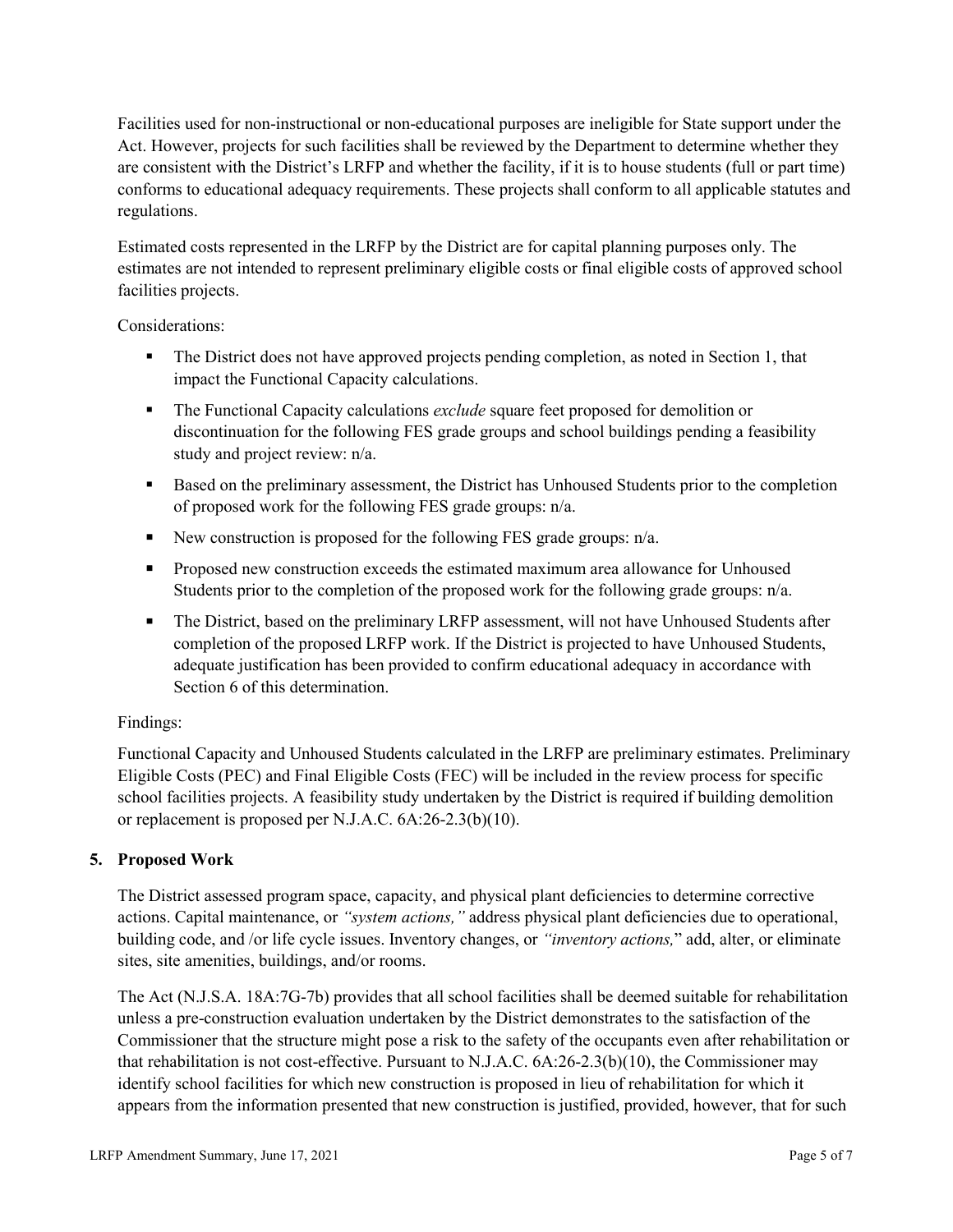school facilities so identified, the District must submit a feasibility study as part of the application for the specific school facilities project. The cost of each proposed building replacement is compared to the cost of additions or rehabilitation required to eliminate health and safety deficiencies and to achieve the District's programmatic model.

Table 5 lists the scope of work proposed for each school based on the building(s) serving their student population. Proposed inventory changes are described in the LRFP website reports titled *"School Asset Inventory Report and "Proposed Room Inventory Report."* Information concerning proposed systems work, or capital maintenance can be found in the "LRFP Systems Action Summary Report."

With the completion of the proposed work, the following schools are proposed to be eliminated: n/a; the following schools are proposed to be added: n/a.

| <b>Proposed Scope of Work</b>                                                                  | <b>Applicable Schools</b>     |
|------------------------------------------------------------------------------------------------|-------------------------------|
| <b>Renovation only</b> (no new construction)                                                   |                               |
| System actions only (no inventory actions)                                                     | Northvale Public School (050) |
| Existing inventory actions only (no systems actions)                                           | n/a                           |
| Systems and inventory changes                                                                  | n/a                           |
| <b>New construction</b>                                                                        |                               |
| Building addition only (no systems actions)                                                    | n/a                           |
| Renovation and building addition (system, existing<br>inventory, and new construction actions) | n/a                           |
| New building on existing site                                                                  | n/a                           |
| New building on new or expanded site                                                           | n/a                           |
| Site and building disposal (in addition to above scopes)                                       |                               |
| Partial building demolition                                                                    | n/a                           |
| Whole building demolition                                                                      | n/a                           |
| Site and building disposal or discontinuation of use                                           | n/a                           |

#### **Table 5: School Building Scope of Work**

Findings:

The Department has determined that the proposed work is adequate for approval of the District's LRFP amendment. However, Department approval of proposed work in the LRFP does not imply the District may proceed with a school facilities project. The District must submit individual project applications with cost estimates for Department project approval. Both school facilities project approval and other capital project review require consistency with the District's approved LRFP.

# **6. Proposed Room Inventories and the Facilities Efficiency Standards**

The District's proposed school buildings were evaluated to assess general educational adequacy in terms of compliance with the FES area allowance pursuant to N.J.A.C. 6A:26-2.2 and 2.3.

District schools proposed to provide less square feet per student than the FES after the completion of proposed work as indicated in Table 5 are as follows: Northvale Public School.